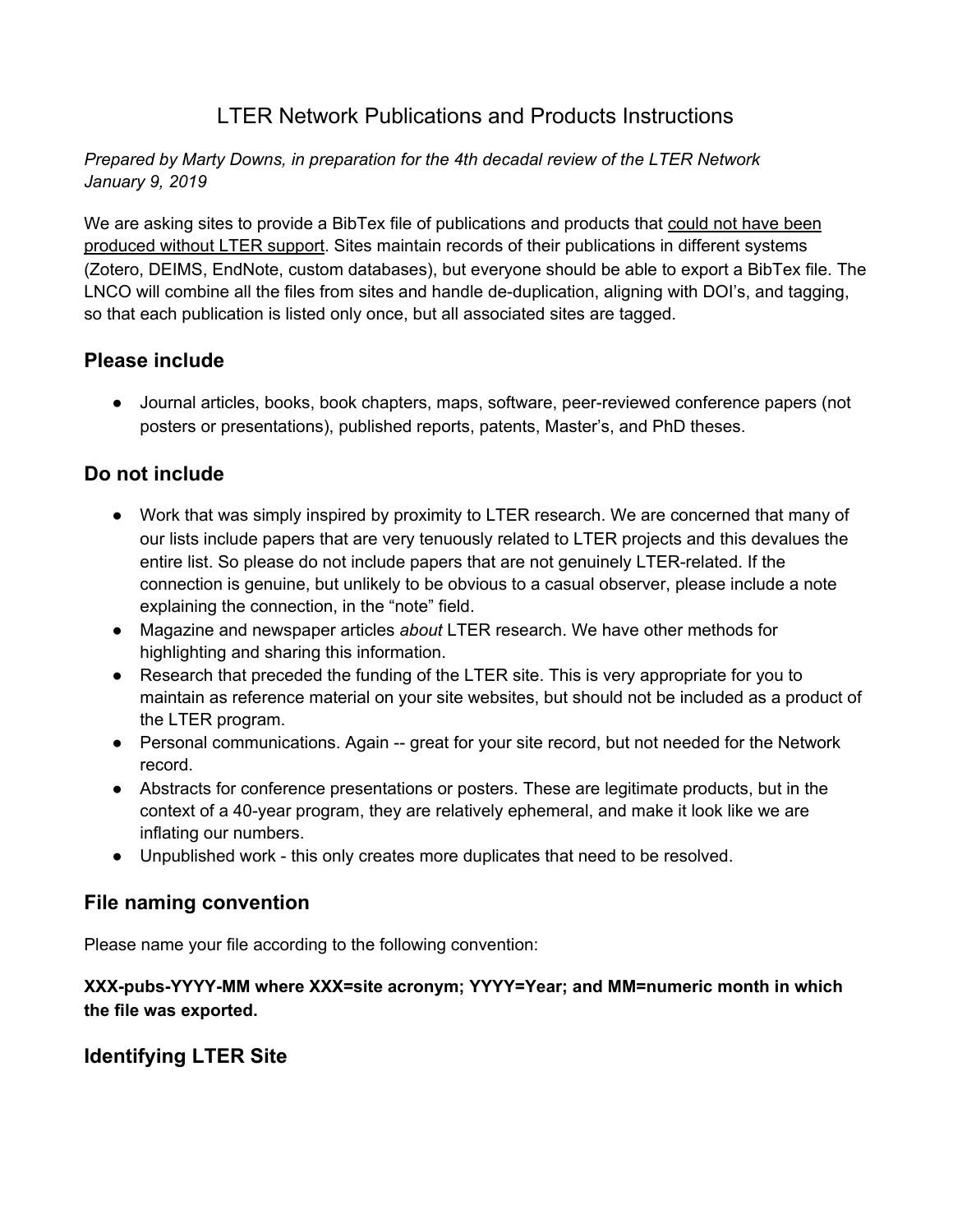Please use the entry-types and fields that follow when exporting your BibTex file. In addition to the required fields listed below under each entry type, please ensure that your export includes a keyword identifying your LTER site and one or both of two fairly standard fields for linking to the product:

- 1. LTER site keyword format (or tag in Zotero): **LTER-XXX**, where XXX=your [three-letter](https://lternet.edu/site/) site [acronym](https://lternet.edu/site/)
- 2. DOI (if available) or
- 3. URL (if available)

# **Entry types and required fields**

NSF uses a fairly narrow set of entry types for annual report and public access repository reporting. In general, it makes sense to align the LTER publication database with those types, but we are allowing a few additional types to accommodate technical reports, gray literature, and a miscellaneous type to accommodate awkward and unanticipated modes of publication, such as maps and software packages.The required field for each entry type are the same as NSF's and are listed below the entry type.

- **article** An article from a journal or magazine.
	- Required fields: author, title, journal, year
	- Optional fields: volume, number, pages, month, note
- **book** A book with an explicit publisher
	- Required fields: author or editor, title, publisher, year
	- Optional fields: volume or number, series, address, edition, month, note
- **booklet** A work that is printed and bound, but without a named publisher or sponsoring institution.
	- Required field: title
	- Optional fields: author, howpublished, address, month, year, note
- **inbook** A part of a book, which may be a chapter (or section or whatever) and/or a range of pages.
	- Required fields: author or editor, title, chapter and/or pages, publisher, year
	- Optional fields: volume or number, series, type, address, edition, month, note
- **incollection** A part of a book having its own title
	- Required fields: author, title, booktitle, publisher, year
	- Optional fields: editor, volume or number, series, type, chapter, pages, address, edition, month, note
- **mastersthesis** or **phdthesis** master's or doctoral thesis
	- Required fields: author, title, school, year, type (masters, doctoral)
	- Optional fields: address, month, note
- **proceedings** The proceedings of a conference
	- Required fields: title, year
	- Optional fields: editor, volume or number, series, address, month, organization, publisher, note
- **inproceedings** An article in a conference proceedings
	- Required fields: author, title, booktitle, year
	- Optional fields: editor, volume or number, series, pages, address, month, organization, publisher, note